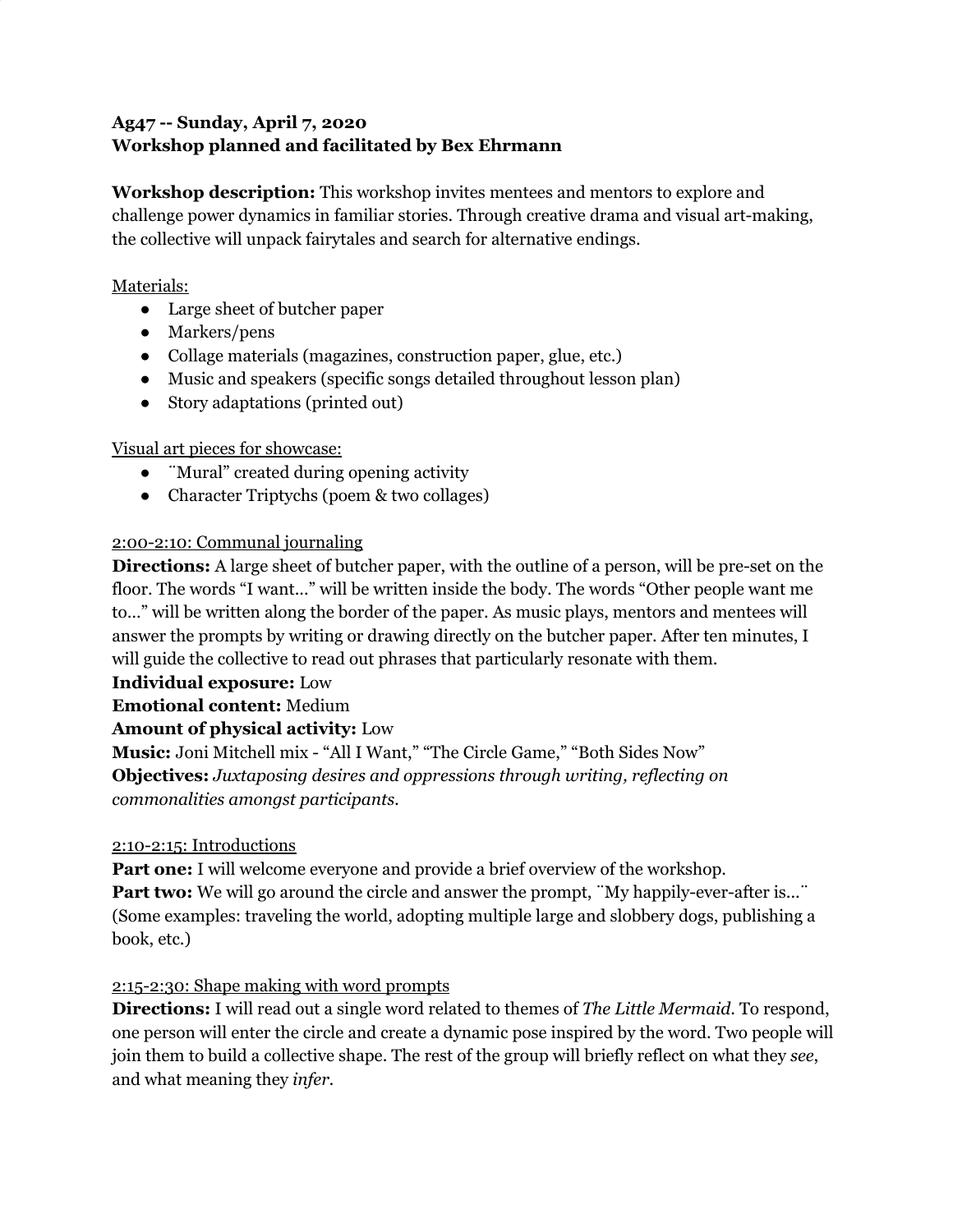**Select from the following words:** Girlhood, boyhood, love, romance, power, voice, survival, magic, belonging, difference, sacrifice.

**Individual exposure:** Medium

**Emotional content:** Medium

**Amount of physical activity:** Medium

**Objectives:** *Bringing participants into a physically expressive and collaborative space, embodying abstract ideas, and introducing common fairytale themes.*

### 2:30-2:50: Discussion

**Directions:** I will ask questions, and mentees/mentors will answer "popcorn-style."

- What happens in *The Little Mermaid?*
- What do you associate with *The Little Mermaid*? (Cultural attitudes, songs, movies anything is fair game.)
- Who is the little mermaid? What does she want? What does she do in the story?
- Who is the prince? What does he want? What does he do in the story?
- Who is the seawitch? What does she want? What does she do in the story?
- Who has power in this story? When do they act on their power?

Next, volunteers will read (abridged) versions of *Little Mermaid* retellings (¨The Daughter Cells" by Daniel Mallory Ortberg and ¨The Tale of the Voice" by Emma Donoghue). For each story, we will reflect these questions:

- How did the writer change the story?
- Who is the main character in this version? What does she want?
- Who has power in this story? What kind of power is it? When do the characters act on their power?

## **Individual exposure:** Medium

## **Emotional content:** Low

## **Amount of physical activity:** Low

**Objectives:** *Sharing knowledge and preconceived ideas surrounding the story, interpreting and describing character based on the events of the story.*

#### 2:50-3:10: SNACK

## 3:10-3:25: Colombian Hypnosis

**Directions:** In pairs, participants lead each other through the space. One participant holds her palm out, about a foot away from the other participant's face. The second participant must keep their face the same distance away from the leader's hand as the leader forces them to move up, down, side-to-side, forwards, backwards, and in circles. The leader must be careful to move at a rate that the follower can match. After about three minutes, the leader will switch roles with the follower. For the final four minutes, everyone will lead and follow at the same time.

#### **Individual exposure:** Low

# **Emotional content:** Low

**Amount of physical activity:** High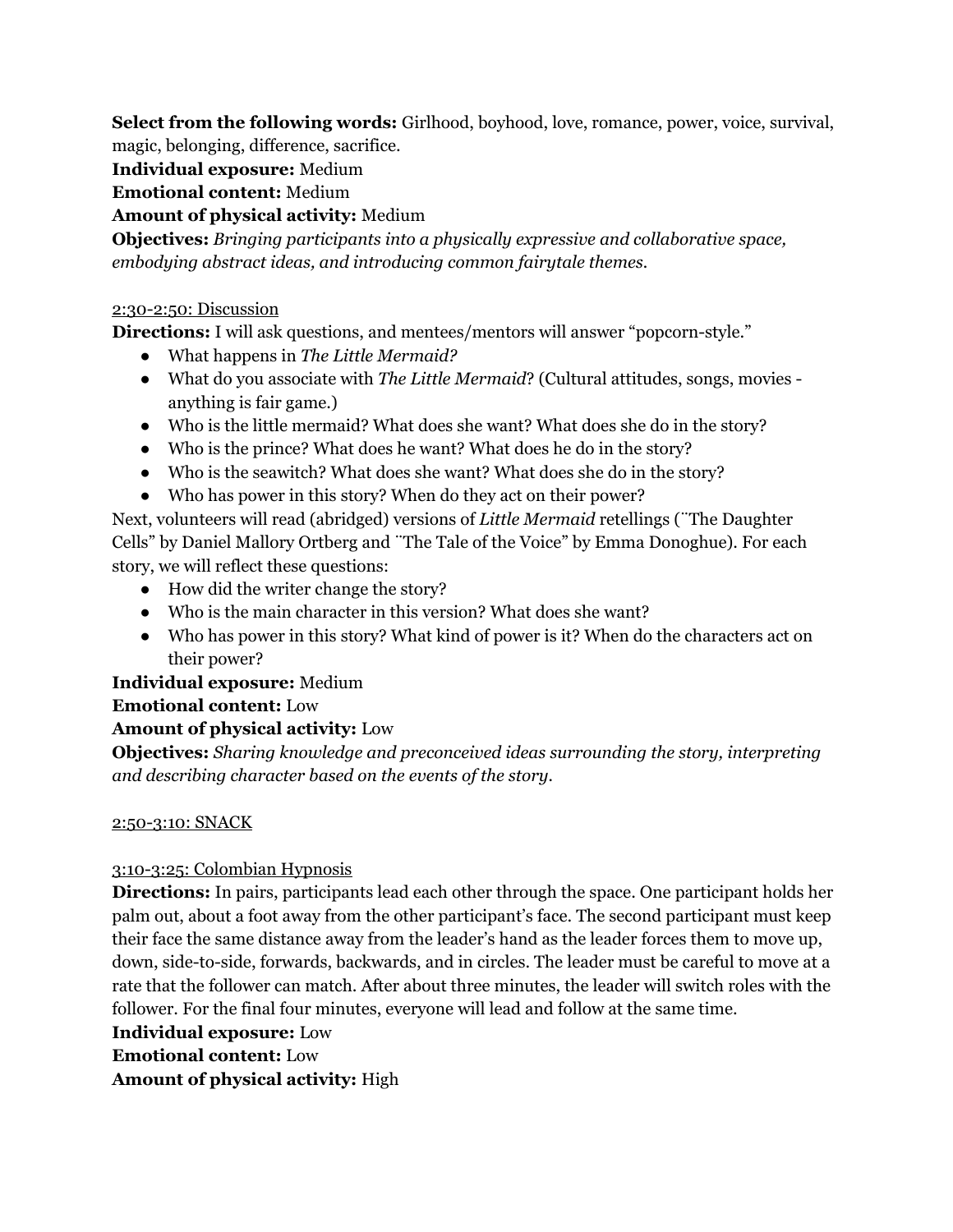**Music:** "I Put a Spell on You" (Annie Lennox version), "Funnel of Love" (SQURL version), "Veins" by Charlotte Martin

**Objectives:** *Embodying power, manipulating the body, communicating without words.*

### 3:25-3:30: Power Dialogue

**Directions:** I will lead a short discussion with these questions:

- How did it feel to lead?
- How did it feel to follow?
- When you were both leader and follower, did you feel like power was shared equally? How did you give power? How did you take power?
- When do you feel powerful in your life? When do you feel like others have power over you?

**Individual exposure:** Medium

**Emotional content:** Medium

## **Amount of physical activity:** Low

**Objectives:** *Reflecting on power and powerlessness, considering how power is given and taken.*

## 3:30-3:40: Scene Creation

**Directions:** In small groups, participants will plan their own fairytale adaptations. They will:

- Agree on a classic fairytale to adapt (i.e. Beauty and the Beast, Hansel and Gretel, Little
	- Red Riding Hood, etc.). Questions to consider:
		- Who has the most power in this story?
		- What happens if you give power to a different character?
		- Do your characters want the same things as the characters in the original story?
		- If their objectives are unchanged, do they have different motivations?
- Plan three scenes from their adapted story to dramatize through improv. These scenes do not have to be funny!
- Decide how they will transition between scenes, and give their story a title.

# **Individual exposure:** Medium

## **Emotional content:** Medium

# **Amount of physical activity:** Low

**Objectives:** *Participants will work together to dissect classic stories and alter their trajectory.*

## 3:40-4:00: Scene Sharing and Reflection

**Directions:** Each group will share their scene. After each performance, the audience will respond to the following questions:

- How did this adaptation affect your understanding of the original story?
- Which moments impacted you?

## **Individual exposure:** High

**Emotional content:** Medium

**Amount of physical activity:** Medium-High